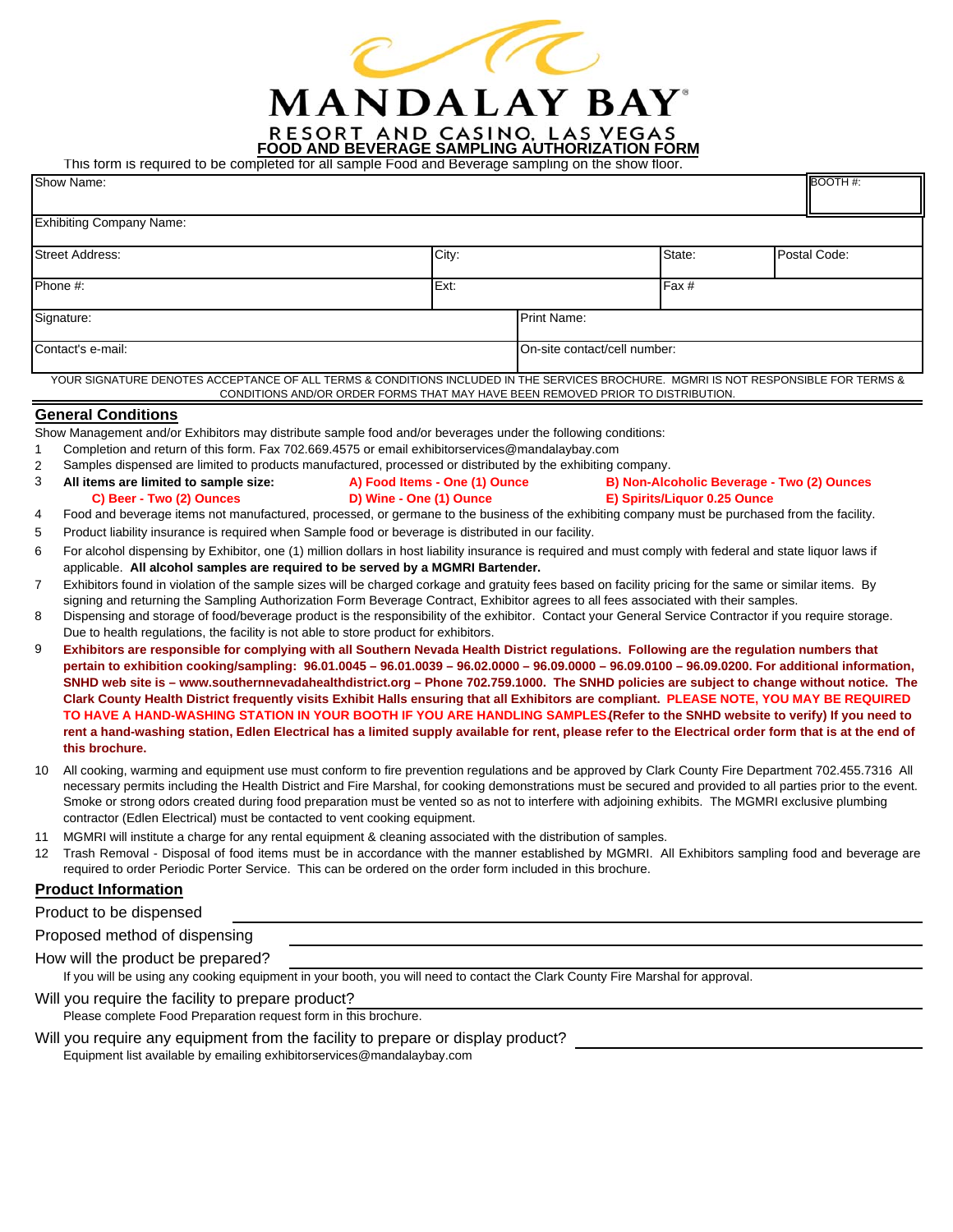

**RESORT AND CASINO, LAS VEGAS<br>REQUEST FOR MANDALAY BAY CULINARY TEAM TO PREPARE FOOD SAMPLES** 

| Show Name:                      |                                                                                                                                         |        | BOOTH#:      |
|---------------------------------|-----------------------------------------------------------------------------------------------------------------------------------------|--------|--------------|
| <b>Exhibiting Company Name:</b> |                                                                                                                                         |        |              |
| <b>Street Address:</b>          | City:                                                                                                                                   | State: | Postal Code: |
| Phone #:                        | Ext:                                                                                                                                    | Fax #  |              |
| Signature:                      | <b>Print Name:</b>                                                                                                                      |        |              |
| Contact's e-mail:               |                                                                                                                                         |        |              |
|                                 | YOUR SIGNATURE DENOTES ACCEPTANCE OF ALL TERMS & CONDITIONS INCLUDED IN THE MBCR SERVICES BROCHURE. MBCR IS NOT RESPONSIBLE FOR TERMS & |        |              |

\*In order to properly prepare and plan for all food preparations, requests must be received by at least 21 days before 1st

CONDITIONS AND/OR ORDER FORMS THAT MAY HAVE BEEN REMOVED PRIOR TO DISTRIBUTION.

sampling date.

\*Orders received after this date will be subject to kitchen availability.

\*All food should be shipped to the General Service Contractor and arrangements made with them to deliver to the kitchen three (3) days prior to preparation.

\*All food items should be in bulk packaging unless they are being prepared in an individual package.

\*Based on the information provided, a custom contract will be created.

If you have any questions, please contact Exhibitor Services toll free **at 855-408-1349 or** 

**exhibitorservices@mandalaybay.com**

## **Please provide a separate sheet with the following information:**

- 1 should be labeled with a delivery date and time to be delivered to the kitchen. What is being delivered to the kitchens? Please list the items, number of cases, delivery dates and times. Each case
- 2 What are your food samples?
- 3 What type of storage is required? Refrigerated, Freezer, Dry? On the Delivery label please indicate storage type.
- 4 What are your cooking / preparation instructions? Provide a separate list of cooking instructions, if the actual instructions on the product are available, please send those as well. In addition, the cooking instructions should be on each case sent to the kitchen.
- 5 How will the samples need to be displayed.
- 6 What equipment will you need to rent from the facility for your samples? (i.e. chaffing dishes, serving trays)
- 7 A detailed schedule for when you will need food delivered to the booth including the specific quantities for each product.
- 8 Will the facility need to provide any food items to complete the preparation of your product? If so, a list of items with quantities will be required.
- 9 Will you require labor (server, bartender, chef) from Mandalay Bay in your booth? Please specify type of labor, what they would be doing, and the hours required.
- 10 Who will be your on-site contact for preparation questions? Please provide name and cell number.
- 11 Attach any other information you feel is important to the sampling of your product(s).